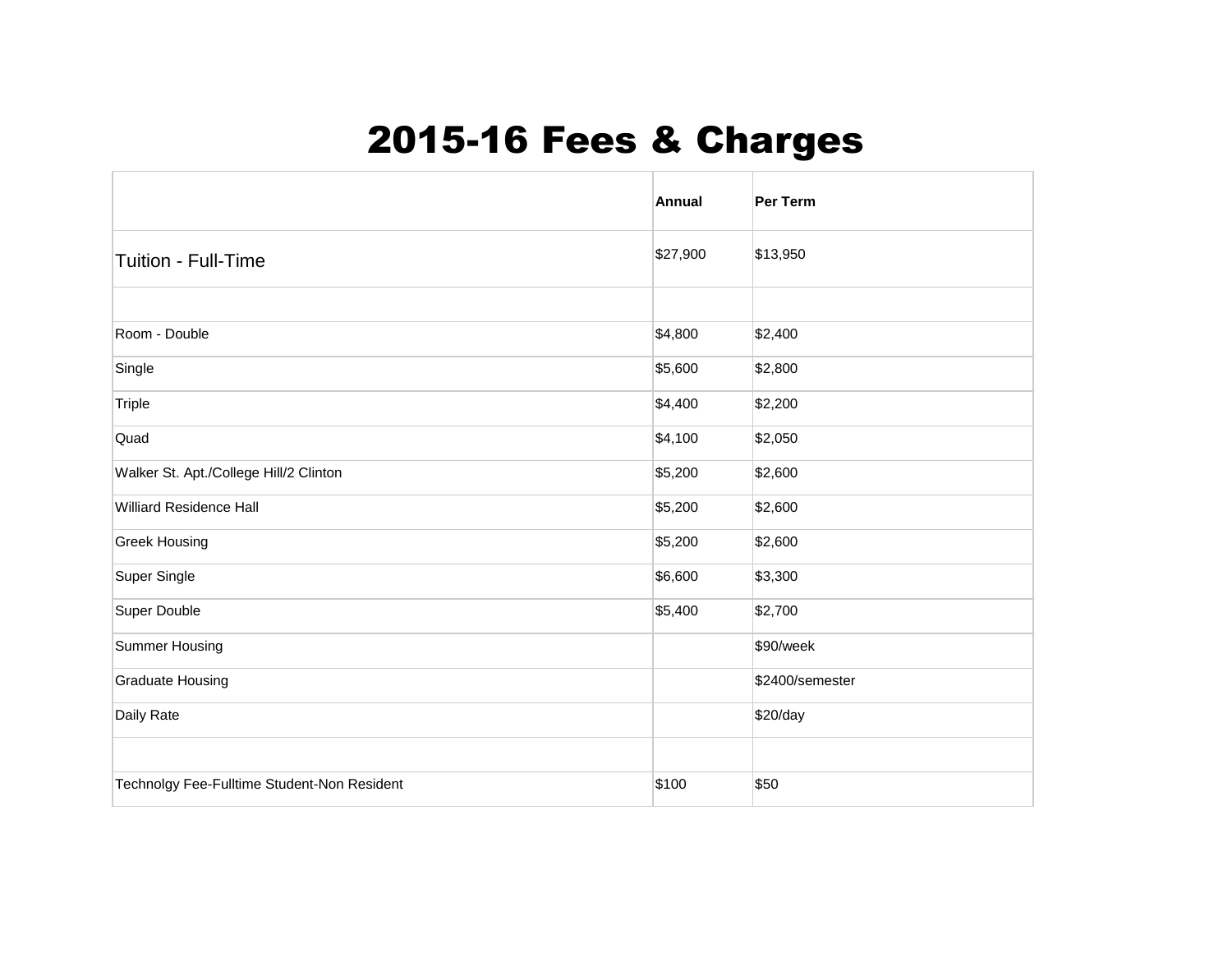| Technolgy Fee-Fulltime Residential Student | \$600   | \$300             |
|--------------------------------------------|---------|-------------------|
|                                            |         |                   |
| <b>Board - Full-Time</b>                   | \$4,800 | \$2,400           |
| <b>Unlimited Meal Plan</b>                 |         |                   |
| 14 Meal Plan - \$200 Berg Bucks            |         |                   |
| 10 Meal Plan - \$250 Berg Bucks            |         |                   |
| <b>Tuition - Part-Time</b>                 |         |                   |
| <11 hours Part time-Tiffin Campus          |         | \$720/credit hour |
| Extra Hours >18 hours                      |         | \$720/credit hour |
| Graduate-COU & EDU                         |         | \$495/credit hour |
| Graduate-MBA-Fulltime (>9 credit hours)    |         | \$9,555/semester  |
| Graduate-MBA-Parttime (<9 credit hours)    |         | \$750/credit hour |
| UThink Endorsement Program-Non Refundable  |         | \$358/credit hour |
| <b>Tuition - American Junior Year</b>      |         |                   |
| <b>Full Year Tuition</b>                   |         | \$24,900          |
| <b>Fall Tuition</b>                        |         | \$11,950          |
| <b>Fall Extended Tuition</b>               |         | \$12,450          |
| <b>Spring Tuition</b>                      |         | \$12,450          |
|                                            |         |                   |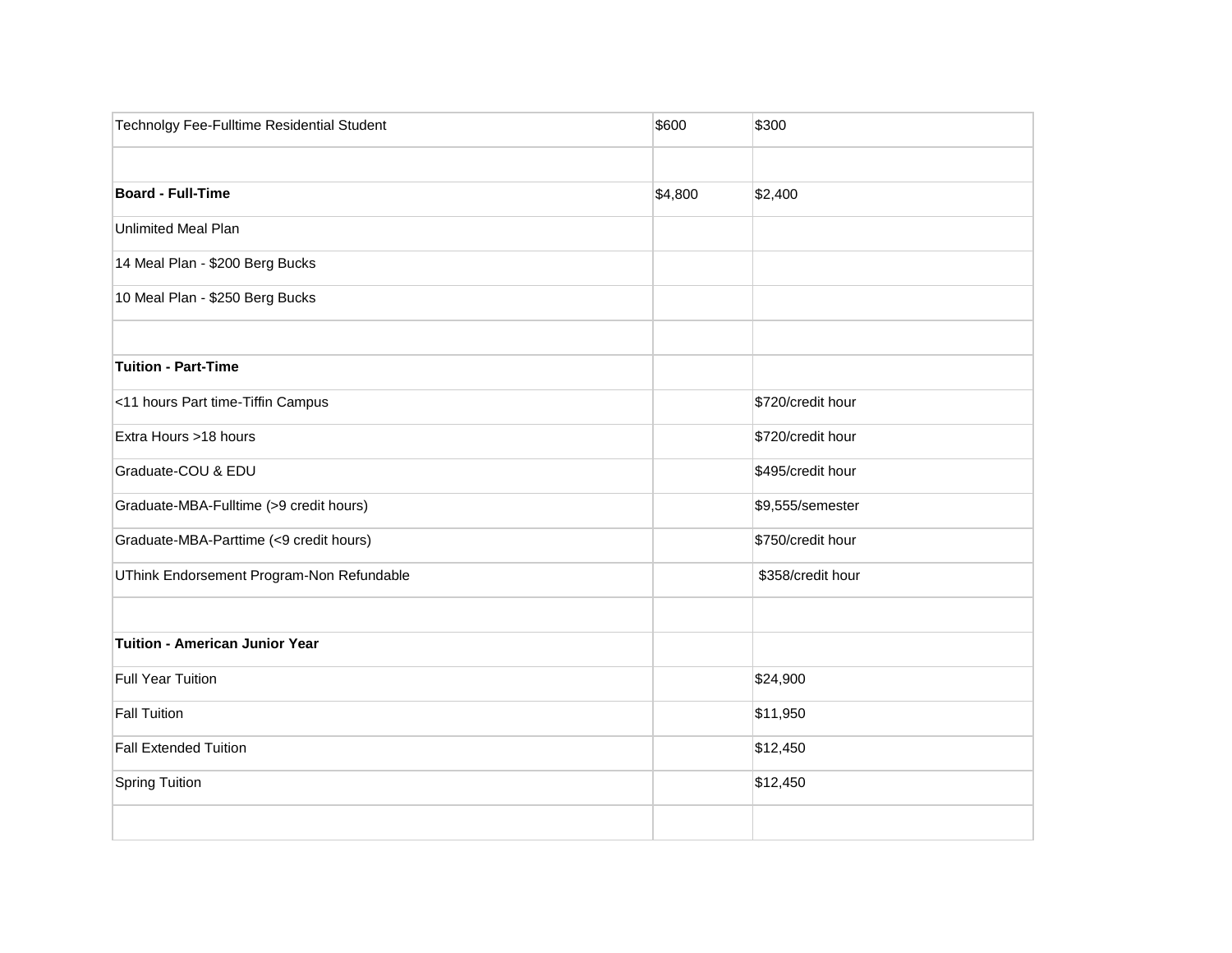| Room - American Junior Year                  |                   |
|----------------------------------------------|-------------------|
| Full Year Room                               | \$3,994           |
| <b>Fall Semester Room</b>                    | \$1,997           |
| Fall Extended Semester Room                  | \$1,997           |
| Spring Semester Room                         | \$1.997           |
|                                              |                   |
| Summer School for 2015                       |                   |
| Undergraduate-Tiffin Campus                  | \$495/credit hour |
|                                              |                   |
| Graduate-COU & EDU                           | \$480/credit hour |
| Graduate-MBA                                 | \$750/credit hour |
| Heidelberg @ Heidelberg                      | \$6,000           |
|                                              |                   |
| <b>Other Fees</b>                            |                   |
| <b>Audit Fee</b>                             | \$315             |
| Contract Fee                                 | \$45/year         |
| Credit by Exam-Graduate                      | \$100/course      |
| Credit by Exam-Undergrad                     | \$40/hour         |
| Credit by Exam-Undergrad-Test                | \$75              |
| <b>Enrollment Fee-Domestic Students</b>      | \$250             |
| <b>Enrollment Fee-International Students</b> | \$600             |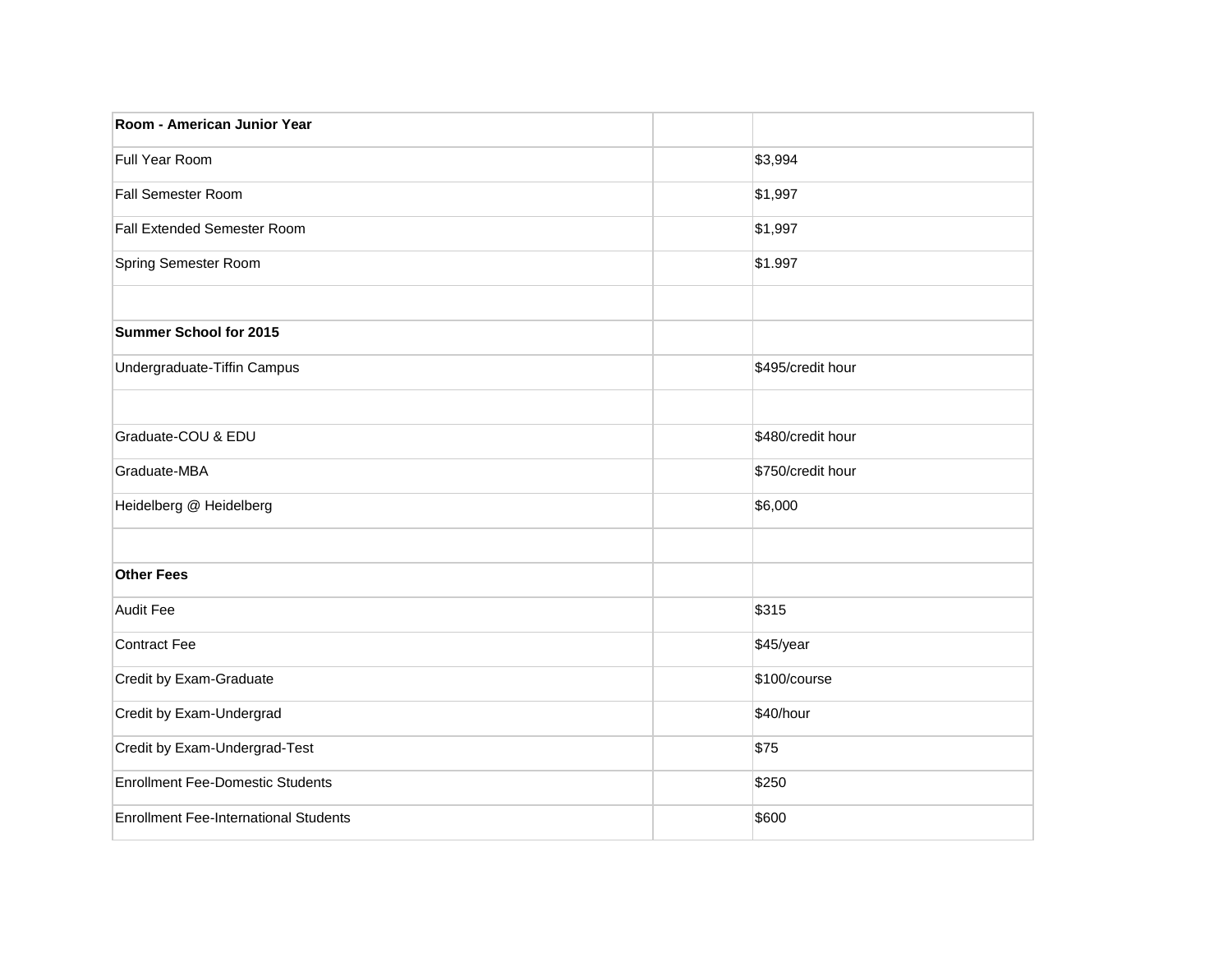| <b>Graduation Fee</b>           | \$105                    |
|---------------------------------|--------------------------|
| Insurance                       | \$1,353                  |
| International Insurance         | \$120/month              |
| Late Graduation Application Fee | \$25                     |
| Late Registration Fee           | \$100                    |
| Lost Key                        | \$100/key                |
| New ID                          | \$25                     |
| Parking Fee-Commuter            | \$25/year                |
| Parking Fee-Resident            | \$50/year                |
| Parking Fee-Temporary           | \$1/day                  |
| <b>Parking Fines</b>            | \$25-\$50                |
| <b>Private Music Lessons</b>    | \$250/hour               |
| <b>Returned Check Fee</b>       | \$25/check               |
| Transcripts                     | \$5/transcript           |
|                                 |                          |
| <b>Undergraduate Lab Fees</b>   |                          |
| Anthropology                    |                          |
| <b>ANT 347</b>                  | \$500/course (estimated) |
| <b>ANT 250</b>                  | \$85/course              |
| <b>ANT 251</b>                  | \$85/course              |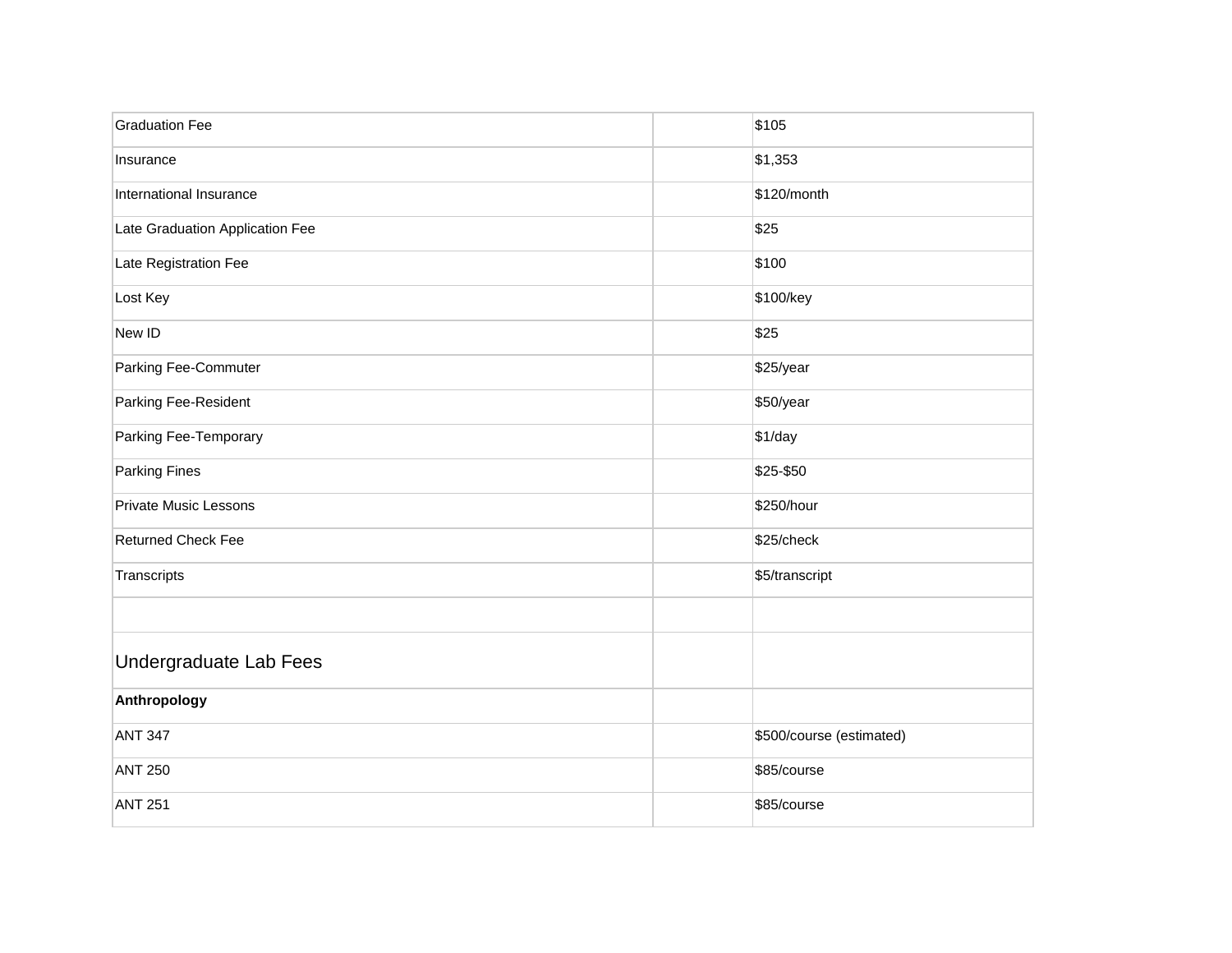| Art                      |                  |
|--------------------------|------------------|
| <b>ART 102</b>           | \$30/course      |
| <b>ART 103</b>           | \$50/course      |
| <b>ART 131</b>           | \$30/course      |
| <b>ART 312</b>           | \$40/credit hour |
| <b>ART 355</b>           | \$20/course      |
| <b>ART 358</b>           | \$20/course      |
| <b>Athletic Training</b> |                  |
| <b>ATR 171</b>           | \$15/course      |
| <b>ATR 180</b>           | \$35/course      |
| <b>ATR 225</b>           | \$15/course      |
| <b>ATR 252</b>           | \$27/course      |
| <b>Biology</b>           |                  |
| <b>BIO 110L</b>          | \$65/course      |
| <b>BIO 123L</b>          | \$35/course      |
| <b>BIO 115</b>           | \$15/course      |
| <b>BIO 223</b>           | \$15/course      |
| <b>BIO 324</b>           | \$25/course      |
| <b>BIO 365</b>           | \$50/course      |
| Chemistry                |                  |
| CHM 103                  | \$25/course      |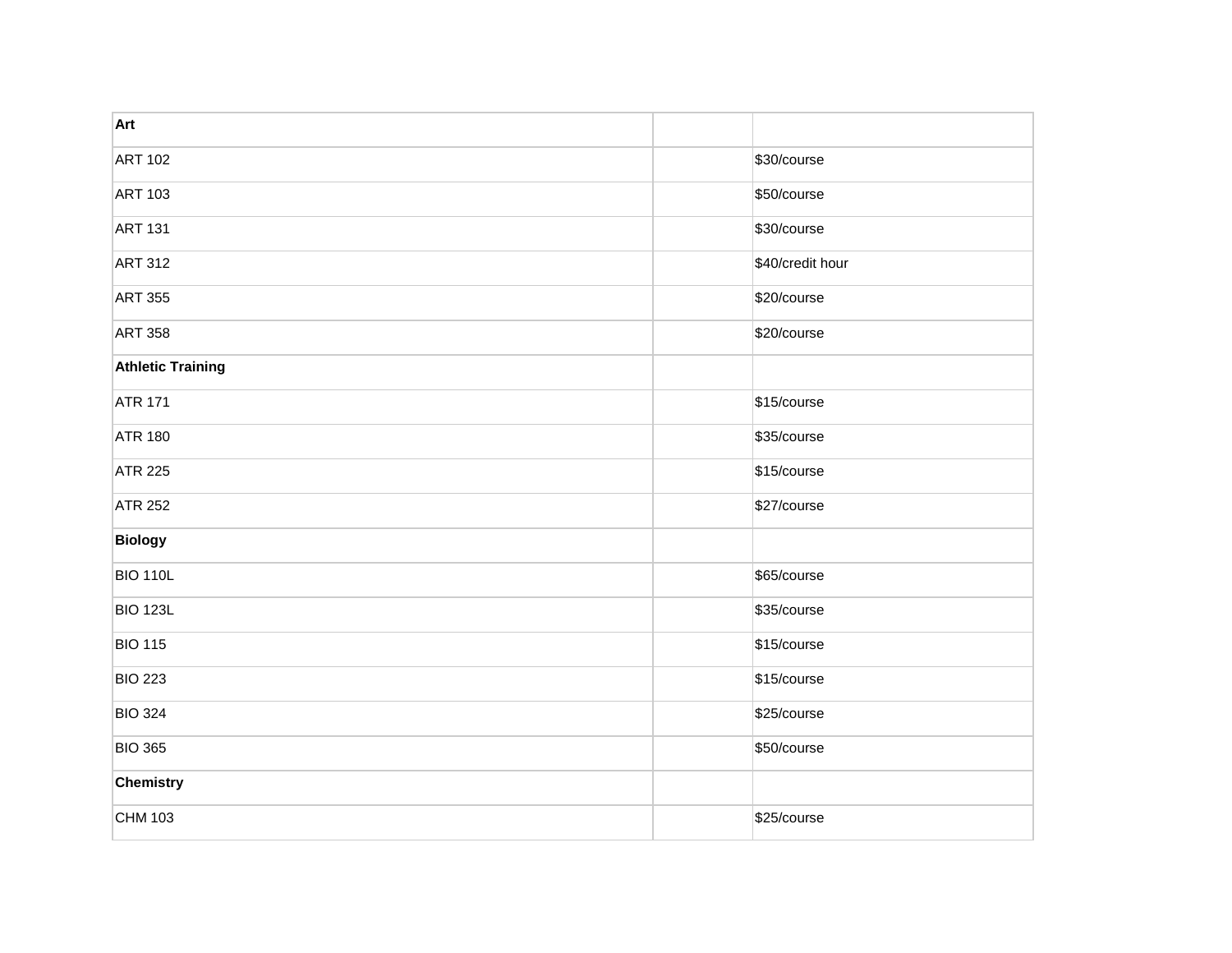| CHM 105        | \$25/course  |
|----------------|--------------|
| <b>CHM 111</b> | \$30/course  |
| CHM 112        | \$25/course  |
| CHM 201        | \$25/course  |
| CHM 202        | \$25/course  |
| CHM 305        | \$25/course  |
| CHM 307        | \$25/course  |
| CHM 308        | \$25/course  |
| CHM 404        | \$25/course  |
| CHM 405        | \$25/course  |
| CHM 409        | \$25/course  |
| CHM 409 (Trip) | \$600        |
| CHM 410        | \$25/course  |
| CHM 412        | \$25/course  |
| CHM 417        | \$25/course  |
| CHM 475        | \$25/course  |
| CHM 476        | \$25/course  |
| Education      |              |
| <b>EDU 220</b> | \$110/course |
| <b>EDU 225</b> | \$45/course  |
| <b>EDU 227</b> | \$30/course  |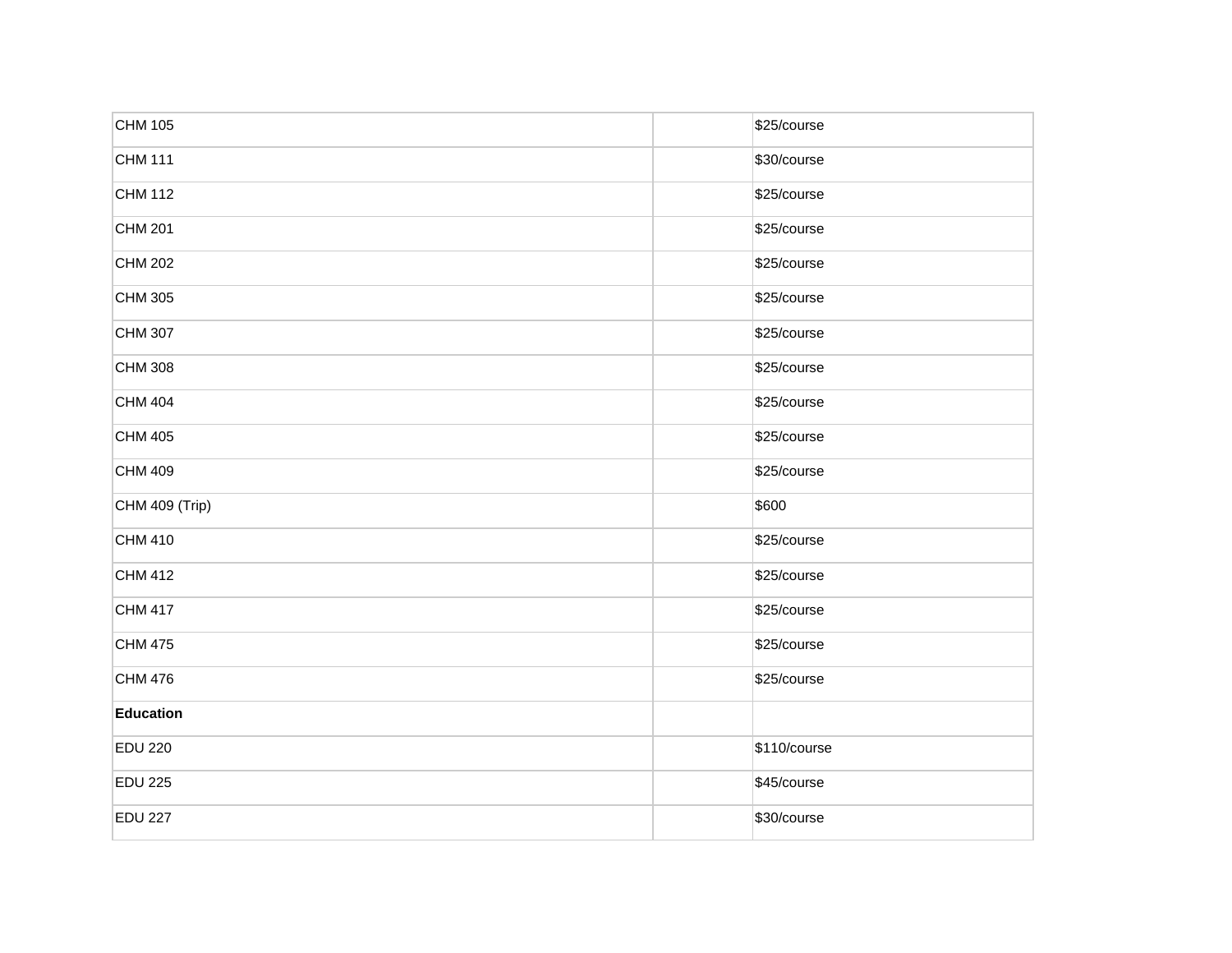| <b>EDU 228</b>                                 | \$30/course      |
|------------------------------------------------|------------------|
| <b>EDU 229</b>                                 | \$30/course      |
| <b>EDU 230</b>                                 | \$50/course      |
| <b>EDU 322</b>                                 | \$75/course      |
| EDU 345; EDU 350                               | \$100/course     |
| <b>EDU 416</b>                                 | \$150/course     |
| <b>EDU 426</b>                                 | \$300/course     |
| <b>EDU 427</b>                                 | \$300/course     |
| <b>EDU 428</b>                                 | \$300/course     |
| <b>EDU 430</b>                                 | \$300/course     |
| <b>Health and Human Performance</b>            |                  |
| <b>HHP 100A</b>                                | \$17/course      |
| HHP 100J (Scuba)                               | \$290/course     |
| HHP 100K (Ballroom Dancing)                    | \$10/course      |
| HHP 100N (Karate)                              | \$10/course      |
| <b>HHP 318</b>                                 | \$30/credit hour |
| <b>HHP 322</b>                                 | \$30/credit hour |
| <b>HHP 343</b>                                 | \$50/credit hour |
| <b>Intervention Specialist Licensure (EIS)</b> |                  |
| <b>EIS 361</b>                                 | \$75/course      |
| Languages                                      |                  |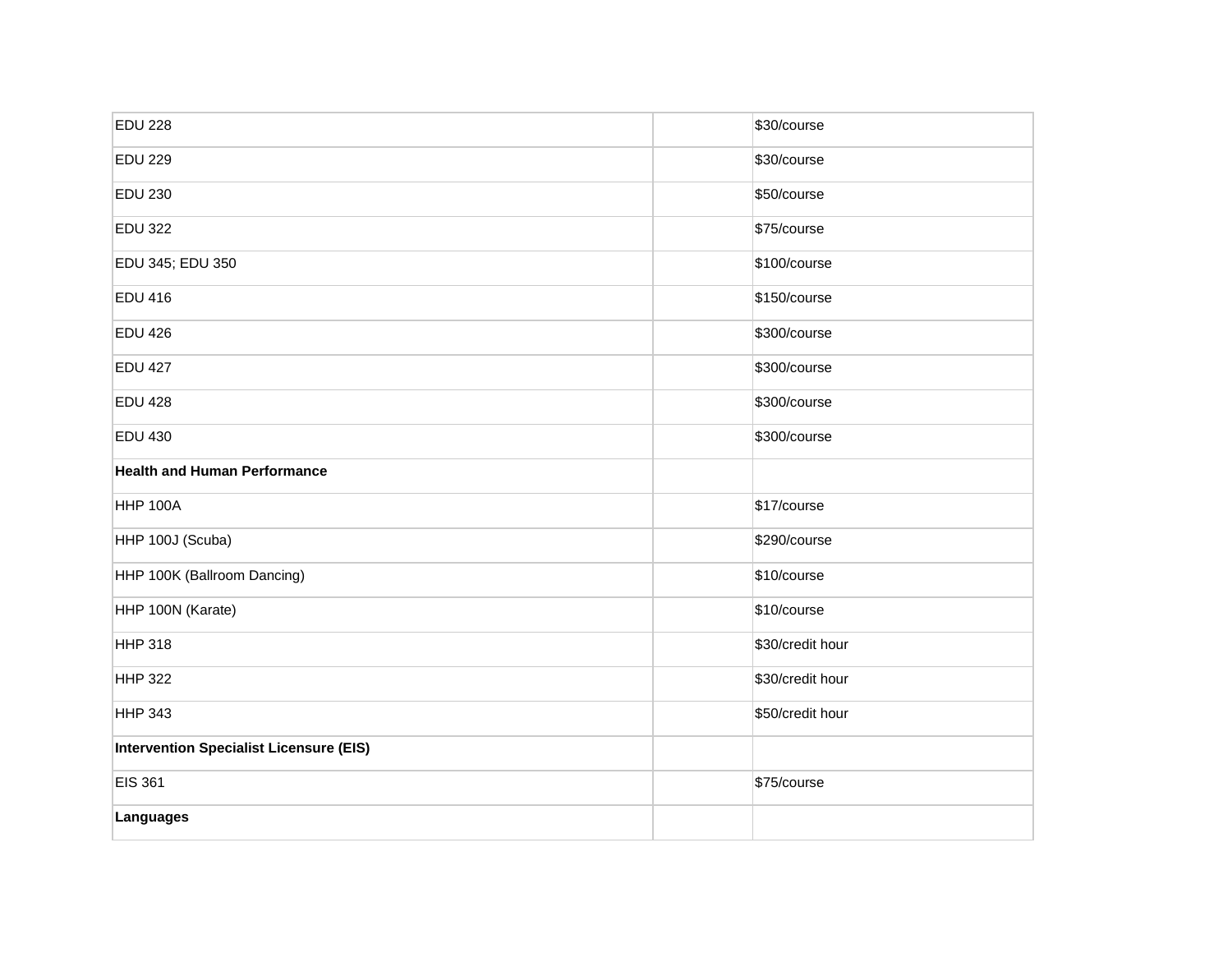| <b>SPA 101</b>            | \$5/course       |
|---------------------------|------------------|
| <b>SPA 102</b>            | \$5/course       |
| GER/SPA 489               | \$200/course     |
| Math                      |                  |
| MTH 115 Section 1         | \$25/course      |
| <b>Music</b>              |                  |
| <b>MUS 373</b>            | \$75/course      |
| <b>MUS 374</b>            | \$75/course      |
| Physics                   |                  |
| <b>PHY 101</b>            | \$25/course      |
| <b>PHY 104</b>            | \$25/course      |
| <b>PHY 172</b>            | \$45/course      |
| Psychology                |                  |
| <b>PSY 491</b>            | \$30/course      |
|                           |                  |
| <b>Graduate Lab Fees:</b> |                  |
| Counseling                |                  |
| <b>COU 510</b>            | \$25/course      |
| <b>COU 518</b>            | \$25/course      |
| <b>COU 580</b>            | \$25/credit hour |